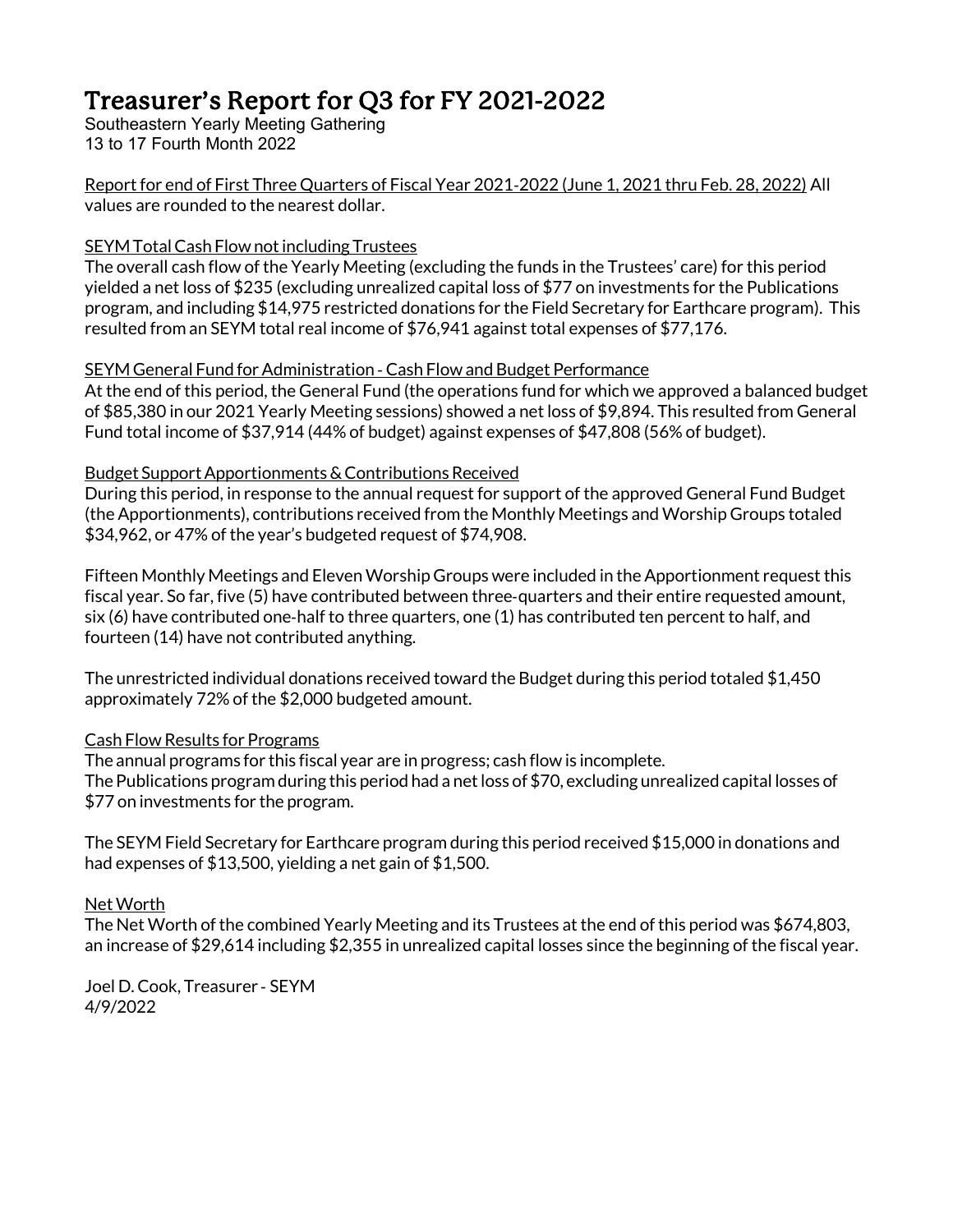#### Southeastern Yearly Meeting

#### Actual vs Budget<br>
2021 through February 2022<br>
Cash Basis June 2021 through February 2022

|                                           | Jun '21 - Feb 22 | Budget    | \$ Over Budget | % of Budget |
|-------------------------------------------|------------------|-----------|----------------|-------------|
| Income                                    |                  |           |                |             |
| $2000 \cdot$ Income                       |                  |           |                |             |
| 2001 Donations                            |                  |           |                |             |
| 2002 Indivd.Donations-Classes             | 1,449.50         | 2,000.00  | $-550.50$      | 72.48%      |
| 2003 Meeting Donations                    |                  |           |                |             |
| 2013 Meeting Donations, Unaffiliated      | 150.00           |           |                |             |
| 2023 Meeting Donations, WG wo apport      | 75.48            |           |                |             |
| 2003 · Meeting Donations - Other          | 34,736.35        | 75,000.00 | -40,263.65     | 46.32%      |
| Total 2003 · Meeting Donations            | 34,961.83        | 75,000.00 | $-40,038.17$   | 46.62%      |
| Total 2001 · Donations                    | 36,411.33        | 77,000.00 | -40,588.67     | 47.29%      |
| 2200 Investment Earnings                  |                  |           |                |             |
| 2203 Savings Account Interest             | 2.73             | 20.00     | $-17.27$       | 13.65%      |
| Total 2200 · Investment Earnings          | 2.73             | 20.00     | $-17.27$       | 13.65%      |
| Total 2000 Income                         | 36,414.06        | 77,020.00 | $-40,605.94$   | 47.28%      |
| 2700 Transfer in FROM other classes       |                  |           |                |             |
| 2712 Michener Lect. to GF/insurance       | 150.00           | 190.00    | $-40.00$       | 78.95%      |
| 2732 Gath/Walton to GF/insurance          | 900.00           | 1,140.00  | $-240.00$      | 78.95%      |
| 2752 HYM to GF/insurance                  | 450.00           | 570.00    | $-120.00$      | 78.95%      |
| 2804 from Trustee's Funds                 |                  |           |                |             |
| 2815 for BertscheOutreach Travel          | 0.00             | 1,930.00  | $-1,930.00$    | 0.0%        |
| 2820 for Staff Salary                     | 0.00             | 4,530.00  | $-4,530.00$    | 0.0%        |
| Total 2804 · from Trustee's Funds         | 0.00             | 6,460.00  | $-6,460.00$    | 0.0%        |
| Total 2700 Transfer in FROM other classes | 1,500.00         | 8,360.00  | $-6,860.00$    | 17.94%      |
| <b>Total Income</b>                       | 37,914.06        | 85,380.00 | -47,465.94     | 44.41%      |
| Gross Profit                              | 37,914.06        | 85,380.00 | -47,465.94     | 44.41%      |
| Expense                                   |                  |           |                |             |
| 2999 · Expenses                           |                  |           |                |             |
| 3000 Operating Costs                      |                  |           |                |             |
| 3001 Bank Service Charges                 | 269.55           | 200.00    | 69.55          | 134.78%     |
| 3002 PayPal service fee                   | 30.84            | 10.00     | 20.84          | 308.4%      |
| 3080 Duplication                          | 517.72           | 1,000.00  | -482.28        | 51.77%      |
| 3100 Insurance                            |                  |           |                |             |
| 3106 · Liability Insurance                | 1,631.63         | 1,900.00  | $-268.37$      | 85.88%      |
| Total 3100 Insurance                      | 1,631.63         | 1,900.00  | $-268.37$      | 85.88%      |
| 3107 Youth Worker CAP Certification       | 163.50           | 160.00    | 3.50           | 102.19%     |
| 3146 Non-Profit Corporation Fee           | 61.25            | 60.00     | 1.25           | 102.08%     |
| 3200 Office Supplies                      | 288.73           | 400.00    | $-111.27$      | 72.18%      |
| 3270 · Payroll Expenses                   | 30,550.12        | 47,500.00 | $-16,949.88$   | 64.32%      |
| 3272 Employer Payroll Taxes               | 2,216.79         | 3,500.00  | $-1,283.21$    | 63.34%      |
| 3380 Postage/Shipping                     | 345.75           | 300.00    | 45.75          | 115.25%     |
| 3381 Post Office Box rental               | 0.00             | 200.00    | $-200.00$      | 0.0%        |
| 3400 Office Equipment                     | 0.00             | 400.00    | $-400.00$      | 0.0%        |
| 3500 Professional Fees                    | 0.00             | 700.00    | -700.00        | 0.0%        |
| 3640 · Rent warehouse/office              |                  |           |                |             |
| 3642 Office Rent                          | 630.00           |           |                |             |
| 3643 · Storage Unit                       | 0.00             | 2,800.00  | $-2,800.00$    | $0.0\%$     |
| Total 3640 · Rent warehouse/office        | 630.00           | 2,800.00  | $-2,170.00$    | 22.5%       |
| 3700 Repairs                              |                  |           |                |             |
| 3740 Computer Repairs                     | 449.99           | 200.00    | 249.99         | 225.0%      |
| Total 3700 · Repairs                      | 449.99           | 200.00    | 249.99         | 225.0%      |
| 3816 · Software                           | 2,662.24         | 2,000.00  | 662.24         | 133.11%     |
| 3840 Telephone & Inet access              | 1,128.50         | 1,200.00  | $-71.50$       | 94.04%      |
| 3860 Travel Administrative                | 0.00             | 1,000.00  | $-1,000.00$    | $0.0\%$     |
| 3900 Website                              |                  |           |                |             |
| 3641 · Rent E=Data off-site storage       | 799.99           |           |                |             |
| 3940 Domain Name Registrations            | 111.25           |           |                |             |
| 3900 Website - Other                      | 322.03           | 1,400.00  | $-1,077.97$    | 23.0%       |
| Total 3900 Website                        | 1,233.27         | 1,400.00  | $-166.73$      | 88.09%      |
| Total 3000 · Operating Costs              | 42,179.88        | 64,930.00 | -22,750.12     | 64.96%      |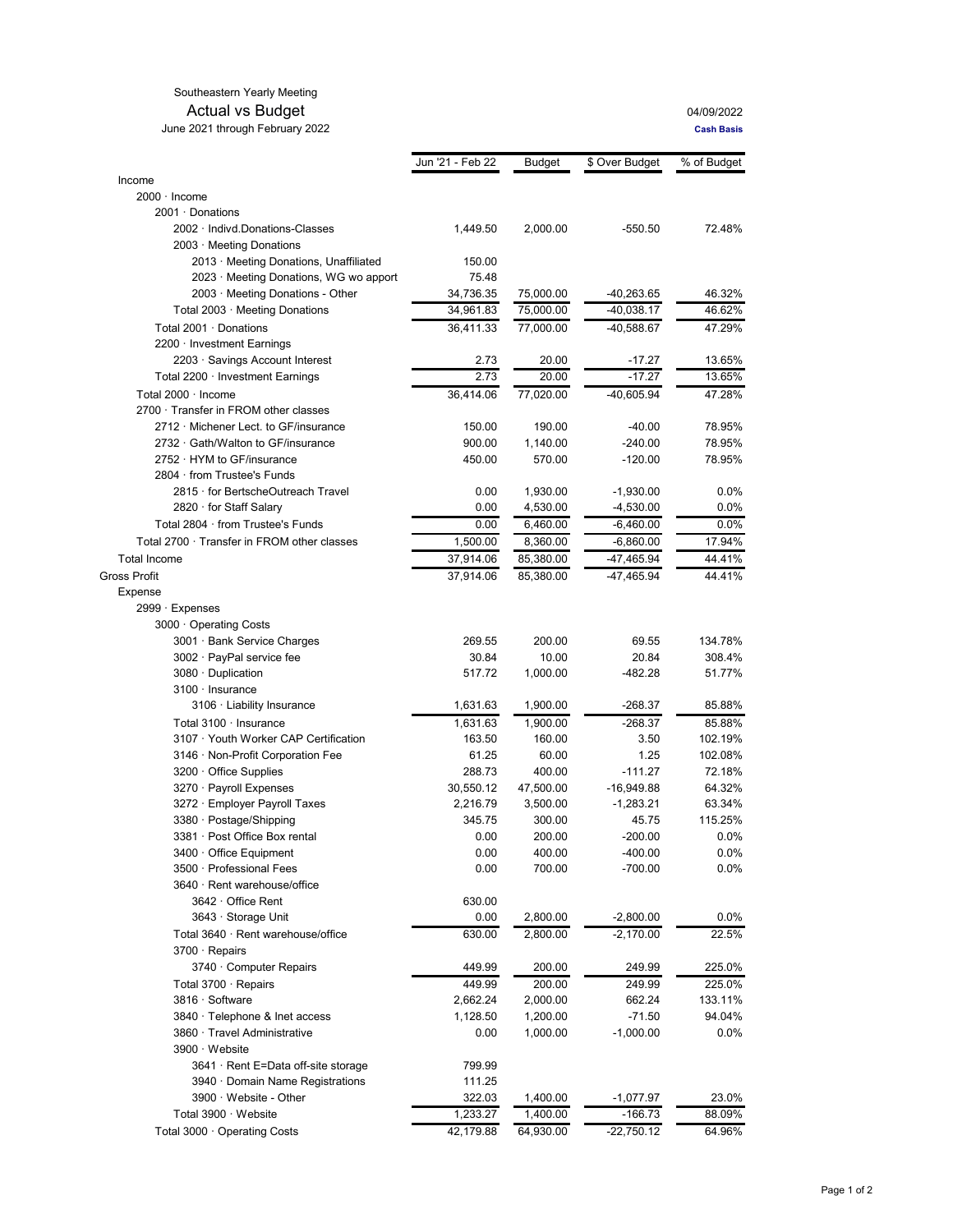|                                            | Jun '21 - Feb 22  | <b>Budget</b> | \$ Over Budget | % of Budget |
|--------------------------------------------|-------------------|---------------|----------------|-------------|
| 4000 Committees Operating Expenses         |                   |               |                |             |
| 4309 Archives                              | 0.00              | 300.00        | $-300.00$      | 0.0%        |
| 4329 EC and IBM                            | 0.00              | 50.00         | $-50.00$       | 0.0%        |
| 4339 Faith and Practice                    | 0.00              | 25.00         | $-25.00$       | $0.0\%$     |
| 4349 · Finance                             | 0.00              | 25.00         | $-25.00$       | 0.0%        |
| 4359 Nominating                            | 0.00              | 25.00         | $-25.00$       | 0.0%        |
| 4369 Peace and Social Concerns             | 64.00             | 450.00        | $-386.00$      | 14.22%      |
| 4389 Youth Committee                       | 0.00              | 25.00         | $-25.00$       | $0.0\%$     |
| 4399 Worship and Ministry                  | 0.00              | 25.00         | $-25.00$       | $0.0\%$     |
| 4429 · Earthcare                           | 0.00              | 100.00        | $-100.00$      | 0.0%        |
| 4449 Publications                          | 0.00              | 25.00         | $-25.00$       | 0.0%        |
| 4469 Racism, Ministry on                   | 0.00              | 25.00         | $-25.00$       | $0.0\%$     |
| 4489 Young Adult Quakers                   | 0.00              | 25.00         | $-25.00$       | $0.0\%$     |
| Total 4000 Committees Operating Expenses   | 64.00             | 1,100.00      | $-1,036.00$    | 5.82%       |
| 5000 Donations to Organizations            |                   |               |                |             |
| 5007 AFSC                                  | 0.00              | 200.00        | $-200.00$      | 0.0%        |
| 5018 Earlham School of Religion            | 0.00              | 100.00        | $-100.00$      | $0.0\%$     |
| $5027 \cdot FCNL$                          | 0.00              | 300.00        | $-300.00$      | 0.0%        |
| 5028 QEW (FCUN)                            | 0.00              | 200.00        | $-200.00$      | $0.0\%$     |
| 5030 FLGBTQC                               | 0.00              | 100.00        | $-100.00$      | 0.0%        |
| $5037 \cdot FGC$                           | 0.00              | 1,200.00      | $-1,200.00$    | 0.0%        |
| 5038 FLCoalition for Peace & Justice       | 0.00              | 100.00        | $-100.00$      | $0.0\%$     |
| 5047 Florida Council of Churches           | 0.00              | 200.00        | $-200.00$      | $0.0\%$     |
| 5048 Florida Impact                        | 0.00              | 300.00        | $-300.00$      | $0.0\%$     |
| 5057 Friends Journal                       | 0.00              | 100.00        | $-100.00$      | 0.0%        |
| 5061 · Friends Peace Teams                 | 0.00              | 500.00        | $-500.00$      | 0.0%        |
| $5067 \cdot FUM$                           | 0.00              | 500.00        | $-500.00$      | 0.0%        |
| 5068 FWCC                                  | 0.00              | 1,450.00      | $-1,450.00$    | 0.0%        |
| 5077 · Pendle Hill                         | 0.00              | 100.00        | $-100.00$      | 0.0%        |
| 5085 Quaker House of Fayetteville NC       | 0.00              | 200.00        | $-200.00$      | 0.0%        |
| 5087 Quaker Life                           | 0.00              | 100.00        | $-100.00$      | $0.0\%$     |
| 5089 QUNO                                  | 0.00              | 100.00        | $-100.00$      | 0.0%        |
| 5097 Wm Penn House                         | 0.00              | 100.00        | $-100.00$      | $0.0\%$     |
| Total 5000 Donations to Organizations      | 0.00              | 5,850.00      | $-5,850.00$    | 0.0%        |
| 8000 Travel & Financial Aid                |                   |               |                |             |
| 8160 Annual Representative                 | 62.00             | 4,000.00      | $-3,938.00$    | 1.55%       |
| 8360 Attend SEYM-approved Activities       | 0.00              | 1,500.00      | $-1,500.00$    | 0.0%        |
| 8460 Travel Support to SEYM Business       | 0.00              | 1,000.00      | $-1,000.00$    | $0.0\%$     |
| Total 8000 · Travel & Financial Aid        | 62.00             | 6,500.00      | $-6,438.00$    | 0.95%       |
| 8500 Contingency                           |                   |               |                |             |
| 8510 Contingency - Intl Worship Grou       | 500.00            |               |                |             |
| 8500 Contingency - Other                   | 0.00              | 2,000.00      | $-2,000.00$    | 0.0%        |
| Total 8500 Contingency                     | 500.00            | 2,000.00      | $-1,500.00$    | 25.0%       |
| Total 2999 · Expenses                      |                   | 80,380.00     | $-37,574.12$   |             |
|                                            | 42,805.88<br>1.96 |               |                | 53.25%      |
| 66900 Reconciliation Discrepancies         |                   |               |                |             |
| 9000 · Transfer OUT TO other classes       |                   |               |                |             |
| 9004 for Youth Programs                    | 2,500.00          | 2,500.00      | 0.00           | 100.0%      |
| 9005 for Gathering Youth                   | 2,000.00          | 2,000.00      | 0.00           | 100.0%      |
| 9060 for Triennial Travel                  | 500.00            | 500.00        | 0.00           | 100.0%      |
| Total 9000 · Transfer OUT TO other classes | 5,000.00          | 5,000.00      | 0.00           | 100.0%      |
| <b>Total Expense</b>                       | 47,807.84         | 85,380.00     | $-37,572.16$   | 55.99%      |
| Net Income                                 | $-9,893.78$       | 0.00          | $-9,893.78$    | 100.0%      |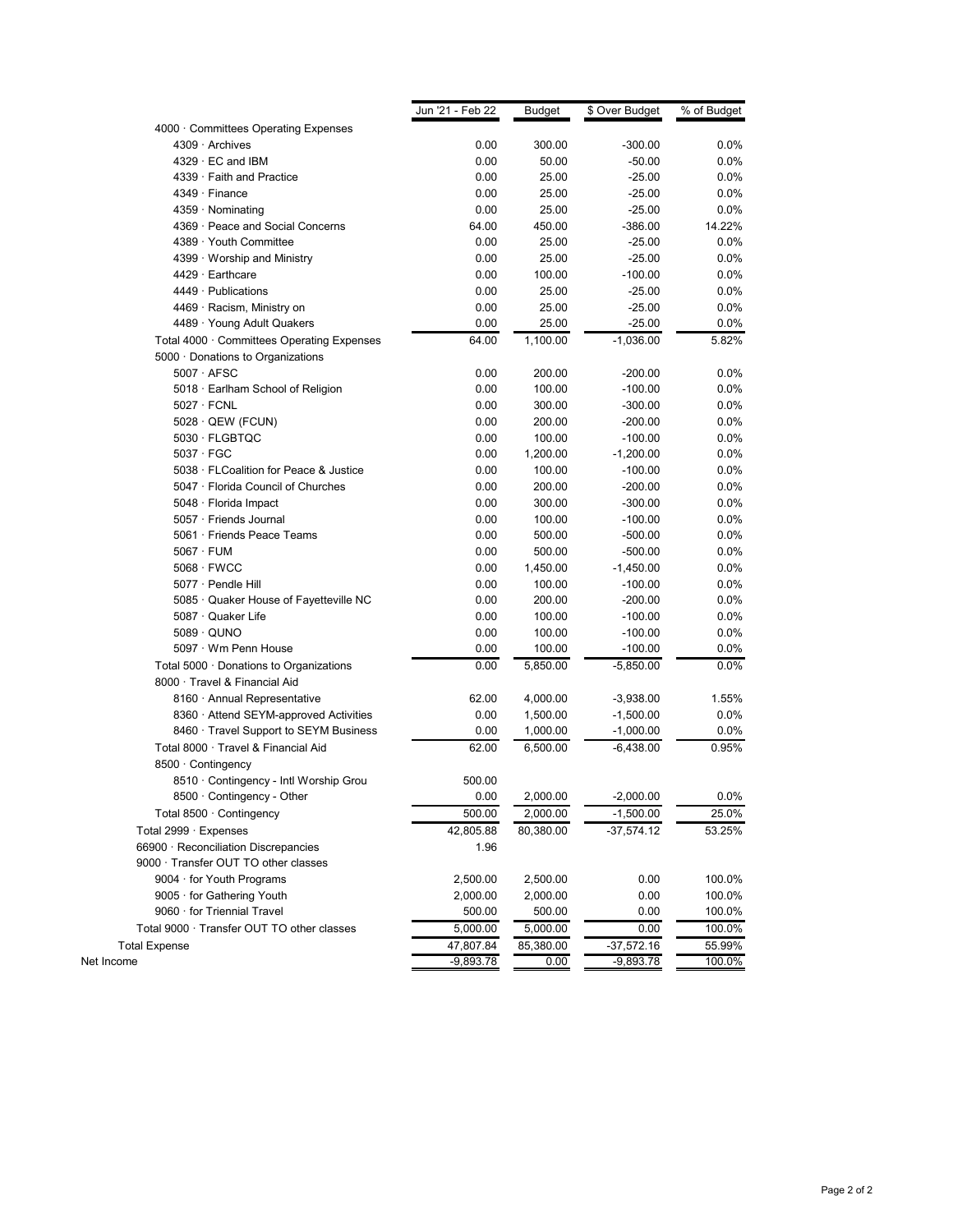## Southeastern Yearly Meeting

## Income & Expense by Class 04/09/2022

June 2021 through February 2022 **Cash Basis**

|                                              | Admin/Gen'l<br>Fund | <b>Covid Relief</b> | Gathering/W<br>alton<br>Lecture | <b>Half Yearly</b><br>Meeting<br>(HYM) | Int'l WG<br>Support | Michener<br>Lecture | Programs for<br>Youth | Publications | Secretary -<br>Earthcare | Triennial<br>Travel | Trustee's<br>Funds | <b>TOTAL</b> |
|----------------------------------------------|---------------------|---------------------|---------------------------------|----------------------------------------|---------------------|---------------------|-----------------------|--------------|--------------------------|---------------------|--------------------|--------------|
| Income                                       |                     |                     |                                 |                                        |                     |                     |                       |              |                          |                     |                    |              |
| 2000 · Income                                |                     |                     |                                 |                                        |                     |                     |                       |              |                          |                     |                    |              |
| 2001 · Donations                             |                     |                     |                                 |                                        |                     |                     |                       |              |                          |                     |                    |              |
| 2002 · Indivd.Donations-Classes              | 1,449.50            | 0.00                | 0.00                            | 0.00                                   | 0.00                | 0.00                | 0.00                  | 0.00         | 0.00                     | 0.00                | 0.00               | 1,449.50     |
| 2003 · Meeting Donations                     |                     |                     |                                 |                                        |                     |                     |                       |              |                          |                     |                    |              |
| 2013 · Meeting Donations, Unaffiliated       | 150.00              | 0.00                | 0.00                            | 0.00                                   | 0.00                | 0.00                | 0.00                  | 0.00         | 0.00                     | 0.00                | 0.00               | 150.00       |
| 2023 · Meeting Donations, WG wo apport       | 75.48               | 0.00                | 0.00                            | 0.00                                   | 0.00                | 0.00                | 0.00                  | 0.00         | 0.00                     | 0.00                | 0.00               | 75.48        |
| 2003 · Meeting Donations - Other             | 34,736.35           | 0.00                | 0.00                            | 0.00                                   | 0.00                | 0.00                | 0.00                  | 0.00         | 0.00                     | 0.00                | 0.00               | 34,736.35    |
| Total 2003 · Meeting Donations               | 34,961.83           | 0.00                | 0.00                            | 0.00                                   | 0.00                | 0.00                | 0.00                  | 0.00         | 0.00                     | 0.00                | 0.00               | 34,961.83    |
| 2006 · In-kind Donation                      | 0.00                | 0.00                | 0.00                            | 469.28                                 | 0.00                | 0.00                | 0.00                  | 0.00         | 0.00                     | 0.00                | 0.00               | 469.28       |
| 2104 · Ind Donatn for Youth Event Exp        | 0.00                | 0.00                | 0.00                            | 888.00                                 | 0.00                | 0.00                | 90.00                 | 0.00         | 25.00                    | 0.00                | 0.00               | 1,003.00     |
| Total 2001 · Donations                       | 36,411.33           | 0.00                | 0.00                            | 1,357.28                               | 0.00                | 0.00                | 90.00                 | 0.00         | 25.00                    | 0.00                | 0.00               | 37,883.61    |
| 2040 · Restricted Donations                  |                     |                     |                                 |                                        |                     |                     |                       |              |                          |                     |                    |              |
| 2050 · Restricted - Other                    | 0.00                | 0.00                | 0.00                            | 0.00                                   | 0.00                | 0.00                | 10,422.00             | 10.00        | 0.00                     | 10.00               | 60.00              | 10,502.00    |
| 2055 · Int'l WG Support                      | 0.00                | 0.00                | 0.00                            | 0.00                                   | 1,200.00            | 0.00                | 0.00                  | 0.00         | 0.00                     | 0.00                | 0.00               | 1,200.00     |
| 2060 · Donations - Restricted- FSE           | 0.00                | 0.00                | 0.00                            | 0.00                                   | 0.00                | 0.00                | 0.00                  | 0.00         | 14,974.50                | 0.00                | 0.00               | 14,974.50    |
| 2065 · Restricted - Covid Relief             | 0.00                | 2,000.00            | 0.00                            | 0.00                                   | 0.00                | 0.00                | 0.00                  | 0.00         | 0.00                     | 0.00                | 0.00               | 2,000.00     |
| Total 2040 · Restricted Donations            | 0.00                | 2,000.00            | 0.00                            | 0.00                                   | 1,200.00            | 0.00                | 10,422.00             | 10.00        | 14,974.50                | 10.00               | 60.00              | 28,676.50    |
| 2200 · Investment Earnings                   |                     |                     |                                 |                                        |                     |                     |                       |              |                          |                     |                    |              |
| 2203 · Savings Account Interest              | 2.73                | 0.00                | 0.00                            | 0.00                                   | 0.00                | 0.00                | 0.00                  | 0.00         | 0.00                     | 0.00                | 0.00               | 2.73         |
| 2205 · Dividends FFC Gathering Youth         | 0.00                | 0.00                | 0.00                            | 0.00                                   | 0.00                | 0.00                | 0.00                  | 0.00         | 0.00                     | 0.00                | 2,271.52           | 2,271.52     |
| 2210 · Dividends FFC Michener Fund           | 0.00                | 0.00                | 0.00                            | 0.00                                   | 0.00                | 0.00                | 0.00                  | 0.00         | 0.00                     | 0.00                | 475.92             | 475.92       |
| 2215 · Dividends FFC Bertsche OuTravel       | 0.00                | 0.00                | 0.00                            | 0.00                                   | 0.00                | 0.00                | 0.00                  | 0.00         | 0.00                     | 0.00                | 992.83             | 992.83       |
| 2220 · Dividends-FFC Staff Salary Fund       | 0.00                | 0.00                | 0.00                            | 0.00                                   | 0.00                | 0.00                | 0.00                  | 0.00         | 0.00                     | 0.00                | 2,336.85           | 2,336.85     |
| 2225 · Dividends FFC Unrestricted            | 0.00                | 0.00                | 0.00                            | 0.00                                   | 0.00                | 0.00                | 0.00                  | 0.00         | 0.00                     | 0.00                | 9,342.84           | 9,342.84     |
| 2230 · Dividends FFC Walton Fund             | 0.00                | 0.00                | 0.00                            | 0.00                                   | 0.00                | 0.00                | 0.00                  | 0.00         | 0.00                     | 0.00                | 879.68             | 879.68       |
| 2280 · Dividends FFC SEYM Publications       | 0.00                | 0.00                | 0.00                            | 0.00                                   | 0.00                | 0.00                | 0.00                  | 295.22       | 0.00                     | 0.00                | 0.00               | 295.22       |
| 2290 · Investment Capital Gains/Losses       |                     |                     |                                 |                                        |                     |                     |                       |              |                          |                     |                    |              |
| 2206 · Capital Gain(Loss) Gath. Youth        | 0.00                | 0.00                | 0.00                            | 0.00                                   | 0.00                | 0.00                | 0.00                  | 0.00         | 0.00                     | 0.00                | $-594.41$          | $-594.41$    |
| 2211 · Capital Gain(Loss) Michener           | 0.00                | 0.00                | 0.00                            | 0.00                                   | 0.00                | 0.00                | 0.00                  | 0.00         | 0.00                     | 0.00                | $-124.54$          | $-124.54$    |
| 2216 · Capital Gain(Loss) BertscheOTra       | 0.00                | 0.00                | 0.00                            | 0.00                                   | 0.00                | 0.00                | 0.00                  | 0.00         | 0.00                     | 0.00                | $-259.81$          | $-259.81$    |
| 2221 · Capital Gain(Loss) Staff Salary       | 0.00                | 0.00                | 0.00                            | 0.00                                   | 0.00                | 0.00                | 0.00                  | 0.00         | 0.00                     | 0.00                | $-611.51$          | $-611.51$    |
| 2226 · Capital Gain(Loss) Unrestricted       | 0.00                | 0.00                | 0.00                            | 0.00                                   | 0.00                | 0.00                | 0.00                  | 0.00         | 0.00                     | 0.00                | $-484.26$          | $-484.26$    |
| 2231 · Capital Gain(Loss) Walton             | 0.00                | 0.00                | 0.00                            | 0.00                                   | 0.00                | 0.00                | 0.00                  | 0.00         | 0.00                     | 0.00                | $-230.65$          | $-230.65$    |
| 2232 · Capital Gain (Loss) Meetinghous       | 0.00                | 0.00                | 0.00                            | 0.00                                   | 0.00                | 0.00                | 0.00                  | 0.00         | 0.00                     | 0.00                | $-49.39$           | $-49.39$     |
| 2281 · Capital Gain(loss) SEYM Publish       | 0.00                | 0.00                | 0.00                            | 0.00                                   | 0.00                | 0.00                | 0.00                  | $-77.25$     | 0.00                     | 0.00                | 0.00               | $-77.25$     |
| Total 2290 · Investment Capital Gains/Losses | 0.00                | 0.00                | 0.00                            | 0.00                                   | 0.00                | 0.00                | 0.00                  | $-77.25$     | 0.00                     | 0.00                | $-2,354.57$        | $-2,431.82$  |
| Total 2200 · Investment Earnings             | 2.73                | 0.00                | 0.00                            | 0.00                                   | 0.00                | 0.00                | 0.00                  | 217.97       | 0.00                     | 0.00                | 13,945.07          | 14,165.77    |
| 2400 · Program Registrations                 |                     |                     |                                 |                                        |                     |                     |                       |              |                          |                     |                    |              |
| 2430 · Registration Fee                      | 0.00                | 0.00                | 130.00                          | 1,250.00                               | 0.00                | 700.00              | 730.00                | 0.00         | 0.00                     | 0.00                | 0.00               | 2,810.00     |
| Total 2400 · Program Registrations           | 0.00                | 0.00                | 130.00                          | 1,250.00                               | 0.00                | 700.00              | 730.00                | 0.00         | 0.00                     | 0.00                | 0.00               | 2,810.00     |
| $2600 \cdot Sales$                           |                     |                     |                                 |                                        |                     |                     |                       |              |                          |                     |                    |              |
| 2680 · Publication Sales                     | 0.00                | 0.00                | 0.00                            | 0.00                                   | 0.00                | 0.00                | 0.00                  | 910.46       | 0.00                     | 0.00                | 0.00               | 910.46       |
| Total 2600 · Sales                           | 0.00                | 0.00                | 0.00                            | 0.00                                   | 0.00                | 0.00                | 0.00                  | 910.46       | 0.00                     | 0.00                | 0.00               | 910.46       |
| Total 2000 · Income                          | 36,414.06           | 2,000.00            | 130.00                          | 2,607.28                               | 1,200.00            | 700.00              | 11,242.00             | 1,138.43     | 14,999.50                | 10.00               | 14,005.07          | 84,446.34    |
|                                              |                     |                     |                                 |                                        |                     |                     |                       |              |                          |                     |                    |              |

2700 ꞏ Transfer in FROM other classes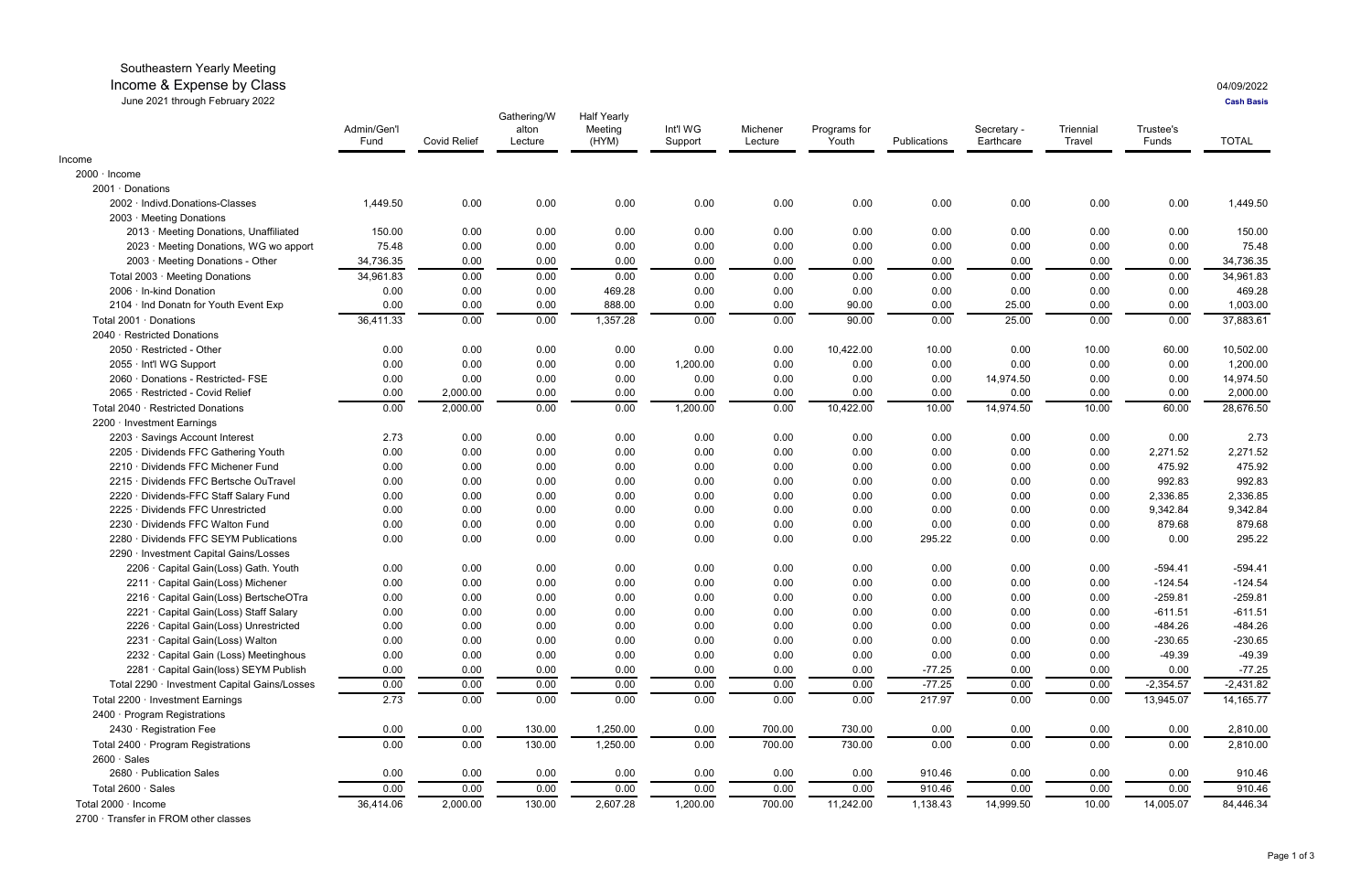|                                             | Admin/Gen'l<br>Fund | <b>Covid Relief</b> | Gathering/W<br>alton<br>Lecture | <b>Half Yearly</b><br>Meeting<br>(HYM) | Int'l WG<br>Support | Michener<br>Lecture | Programs for<br>Youth | Publications | Secretary -<br>Earthcare | Triennial<br>Travel | Trustee's<br>Funds | <b>TOTAL</b> |
|---------------------------------------------|---------------------|---------------------|---------------------------------|----------------------------------------|---------------------|---------------------|-----------------------|--------------|--------------------------|---------------------|--------------------|--------------|
| 2712 · Michener Lect. to GF/insurance       | 150.00              | 0.00                | 0.00                            | 0.00                                   | 0.00                | 0.00                | 0.00                  | 0.00         | 0.00                     | 0.00                | 0.00               | 150.00       |
| 2732 · Gath/Walton to GF/insurance          | 900.00              | 0.00                | 0.00                            | 0.00                                   | 0.00                | 0.00                | 0.00                  | 0.00         | 0.00                     | 0.00                | 0.00               | 900.00       |
| 2752 · HYM to GF/insurance                  | 450.00              | 0.00                | 0.00                            | 0.00                                   | 0.00                | 0.00                | 0.00                  | 0.00         | 0.00                     | 0.00                | 0.00               | 450.00       |
| 2784 · from GF for YouthProgramsClass       | 0.00                | 0.00                | 0.00                            | 0.00                                   | 0.00                | 0.00                | 2,500.00              | 0.00         | 0.00                     | 0.00                | 0.00               | 2,500.00     |
| 2801 · transfer from General Fund           | 0.00                | 0.00                | 0.00                            | 0.00                                   | 0.00                | 0.00                | 0.00                  | 0.00         | 0.00                     | 500.00              | 0.00               | 500.00       |
| 2802 · from GF for Gathering Youth          | 0.00                | 0.00                | 2,000.00                        | 0.00                                   | 0.00                | 0.00                | 0.00                  | 0.00         | 0.00                     | 0.00                | 0.00               | 2,000.00     |
| Total 2700 · Transfer in FROM other classes | 1,500.00            | 0.00                | 2,000.00                        | 0.00                                   | 0.00                | 0.00                | 2,500.00              | 0.00         | 0.00                     | 500.00              | 0.00               | 6,500.00     |
| Total Income                                | 37,914.06           | 2,000.00            | 2,130.00                        | 2,607.28                               | 1,200.00            | 700.00              | 13,742.00             | 1,138.43     | 14,999.50                | 510.00              | 14,005.07          | 90,946.34    |
| Expense                                     |                     |                     |                                 |                                        |                     |                     |                       |              |                          |                     |                    |              |
| 2999 · Expenses                             |                     |                     |                                 |                                        |                     |                     |                       |              |                          |                     |                    |              |
| 3000 Operating Costs                        |                     |                     |                                 |                                        |                     |                     |                       |              |                          |                     |                    |              |
| 3001 · Bank Service Charges                 | 269.55              | 0.00                | 0.00                            | 0.00                                   | 0.00                | 0.00                | 0.00                  | 0.00         | 0.00                     | 0.00                | 0.00               | 269.55       |
| 3002 · PayPal service fee                   | 30.84               | 0.00                | 0.00                            | 10.12                                  | 0.00                | 2.92                | 4.52                  | 0.28         | 41.82                    | 0.00                | 0.00               | 90.50        |
| 3080 · Duplication                          | 517.72              | 0.00                | 0.00                            | 0.00                                   | 0.00                | 0.00                | 0.00                  | 0.00         | 0.00                     | 0.00                | 0.00               | 517.72       |
| 3100 · Insurance                            |                     |                     |                                 |                                        |                     |                     |                       |              |                          |                     |                    |              |
| 3106 · Liability Insurance                  | 1,631.63            | 0.00                | 0.00                            | 0.00                                   | 0.00                | 0.00                | 0.00                  | 0.00         | 0.00                     | 0.00                | 0.00               | 1,631.63     |
| Total 3100 · Insurance                      | 1,631.63            | 0.00                | 0.00                            | 0.00                                   | 0.00                | 0.00                | 0.00                  | 0.00         | 0.00                     | 0.00                | 0.00               | 1,631.63     |
| 3107 · Youth Worker CAP Certification       | 163.50              | 0.00                | 0.00                            | 0.00                                   | 0.00                | 0.00                | 0.00                  | 0.00         | 0.00                     | 0.00                | 0.00               | 163.50       |
| 3146 · Non-Profit Corporation Fee           | 61.25               | 0.00                | 0.00                            | 0.00                                   | 0.00                | 0.00                | 0.00                  | 0.00         | 0.00                     | 0.00                | 0.00               | 61.25        |
| 3200 · Office Supplies                      | 288.73              | 0.00                | 0.00                            | 0.00                                   | 0.00                | 0.00                | 0.00                  | 3.48         | 0.00                     | 0.00                | 0.00               | 292.21       |
| 3270 · Payroll Expenses                     | 30,550.12           | 0.00                | 0.00                            | 0.00                                   | 0.00                | 0.00                | 0.00                  | 0.00         | 12,503.74                | 0.00                | 0.00               | 43,053.86    |
| 3272 · Employer Payroll Taxes               | 2,216.79            | 0.00                | 0.00                            | 0.00                                   | 0.00                | 0.00                | 0.00                  | 0.00         | 954.77                   | 0.00                | 0.00               | 3,171.56     |
| 3380 · Postage/Shipping                     | 345.75              | 0.00                | 0.00                            | 0.00                                   | 0.00                | 0.00                | 0.00                  | 139.35       | 0.00                     | 0.00                | 0.00               | 485.10       |
| 3640 · Rent warehouse/office                |                     |                     |                                 |                                        |                     |                     |                       |              |                          |                     |                    |              |
| 3642 · Office Rent                          | 630.00              | 0.00                | 0.00                            | 0.00                                   | 0.00                | 0.00                | 0.00                  | 0.00         | 0.00                     | 0.00                | 0.00               | 630.00       |
| Total 3640 · Rent warehouse/office          | 630.00              | 0.00                | 0.00                            | 0.00                                   | 0.00                | 0.00                | 0.00                  | 0.00         | 0.00                     | 0.00                | 0.00               | 630.00       |
| 3700 · Repairs                              |                     |                     |                                 |                                        |                     |                     |                       |              |                          |                     |                    |              |
| 3740 · Computer Repairs                     | 449.99              | 0.00                | 0.00                            | 0.00                                   | 0.00                | 0.00                | 0.00                  | 0.00         | 0.00                     | 0.00                | 0.00               | 449.99       |
| Total 3700 · Repairs                        | 449.99              | 0.00                | 0.00                            | 0.00                                   | 0.00                | 0.00                | 0.00                  | 0.00         | 0.00                     | 0.00                | 0.00               | 449.99       |
| 3816 · Software                             | 2,662.24            | 0.00                | 0.00                            | 0.00                                   | 0.00                | 0.00                | 0.00                  | 0.00         | 0.00                     | 0.00                | 0.00               | 2,662.24     |
| 3840 · Telephone & Inet access              | 1,128.50            | 0.00                | 0.00                            | 0.00                                   | 0.00                | 0.00                | 0.00                  | 0.00         | 0.00                     | 0.00                | 0.00               | 1,128.50     |
| 3900 · Website                              |                     |                     |                                 |                                        |                     |                     |                       |              |                          |                     |                    |              |
| 3641 · Rent E=Data off-site storage         | 799.99              | 0.00                | 0.00                            | 0.00                                   | 0.00                | 0.00                | 0.00                  | 0.00         | 0.00                     | 0.00                | 0.00               | 799.99       |
| 3940 Domain Name Registrations              | 111.25              | 0.00                | 0.00                            | 0.00                                   | 0.00                | 0.00                | 0.00                  | 0.00         | 0.00                     | 0.00                | 0.00               | 111.25       |
| 3900 · Website - Other                      | 322.03              | 0.00                | 0.00                            | 0.00                                   | 0.00                | 0.00                | 0.00                  | 750.00       | 0.00                     | 0.00                | 0.00               | 1,072.03     |
| Total 3900 · Website                        | 1,233.27            | 0.00                | 0.00                            | 0.00                                   | 0.00                | 0.00                | 0.00                  | 750.00       | 0.00                     | 0.00                | 0.00               | 1,983.27     |
| Total 3000 · Operating Costs                | 42,179.88           | 0.00                | 0.00                            | 10.12                                  | 0.00                | 2.92                | 4.52                  | 893.11       | 13,500.33                | 0.00                | 0.00               | 56,590.88    |
| 4000 Committees Operating Expenses          |                     |                     |                                 |                                        |                     |                     |                       |              |                          |                     |                    |              |
| 4369 · Peace and Social Concerns            | 64.00               | 0.00                | 0.00                            | 0.00                                   | 0.00                | 0.00                | 0.00                  | 0.00         | 0.00                     | 0.00                | 0.00               | 64.00        |
| Total 4000 · Committees Operating Expenses  | 64.00               | 0.00                | 0.00                            | 0.00                                   | 0.00                | 0.00                | 0.00                  | 0.00         | 0.00                     | 0.00                | 0.00               | 64.00        |
| 6000 · Production                           |                     |                     |                                 |                                        |                     |                     |                       |              |                          |                     |                    |              |
| 6280 · Printing, Service Bureau             | 0.00                | 0.00                | 0.00                            | 0.00                                   | 0.00                | 0.00                | 0.00                  | 47.20        | 0.00                     | 0.00                | 0.00               | 47.20        |
| 6380 · ISBN production                      | 0.00                | 0.00                | 0.00                            | 0.00                                   | 0.00                | 0.00                | 0.00                  | 345.55       | 0.00                     | 0.00                | 0.00               | 345.55       |
| Total 6000 · Production                     | 0.00                | 0.00                | 0.00                            | 0.00                                   | 0.00                | 0.00                | 0.00                  | 392.75       | 0.00                     | 0.00                | 0.00               | 392.75       |
| 7000 Operating Costs Programs               |                     |                     |                                 |                                        |                     |                     |                       |              |                          |                     |                    |              |
| 7500 · Site Fees                            |                     |                     |                                 |                                        |                     |                     |                       |              |                          |                     |                    |              |
| 7533 · Site Deposits                        | 0.00                | 0.00                | 0.00                            | 923.92                                 | 0.00                | 0.00                | 0.00                  | 0.00         | 0.00                     | 0.00                | 0.00               | 923.92       |
| 7534 · Site Fees- Meals                     |                     |                     |                                 |                                        |                     |                     |                       |              |                          |                     |                    |              |
| 7537 · Food, Dining Room                    | 0.00                | 0.00                | 0.00                            | 469.28                                 | 0.00                | 0.00                | 0.00                  | 0.00         | 0.00                     | 0.00                | 0.00               | 469.28       |
|                                             |                     |                     |                                 |                                        |                     |                     |                       |              |                          |                     |                    |              |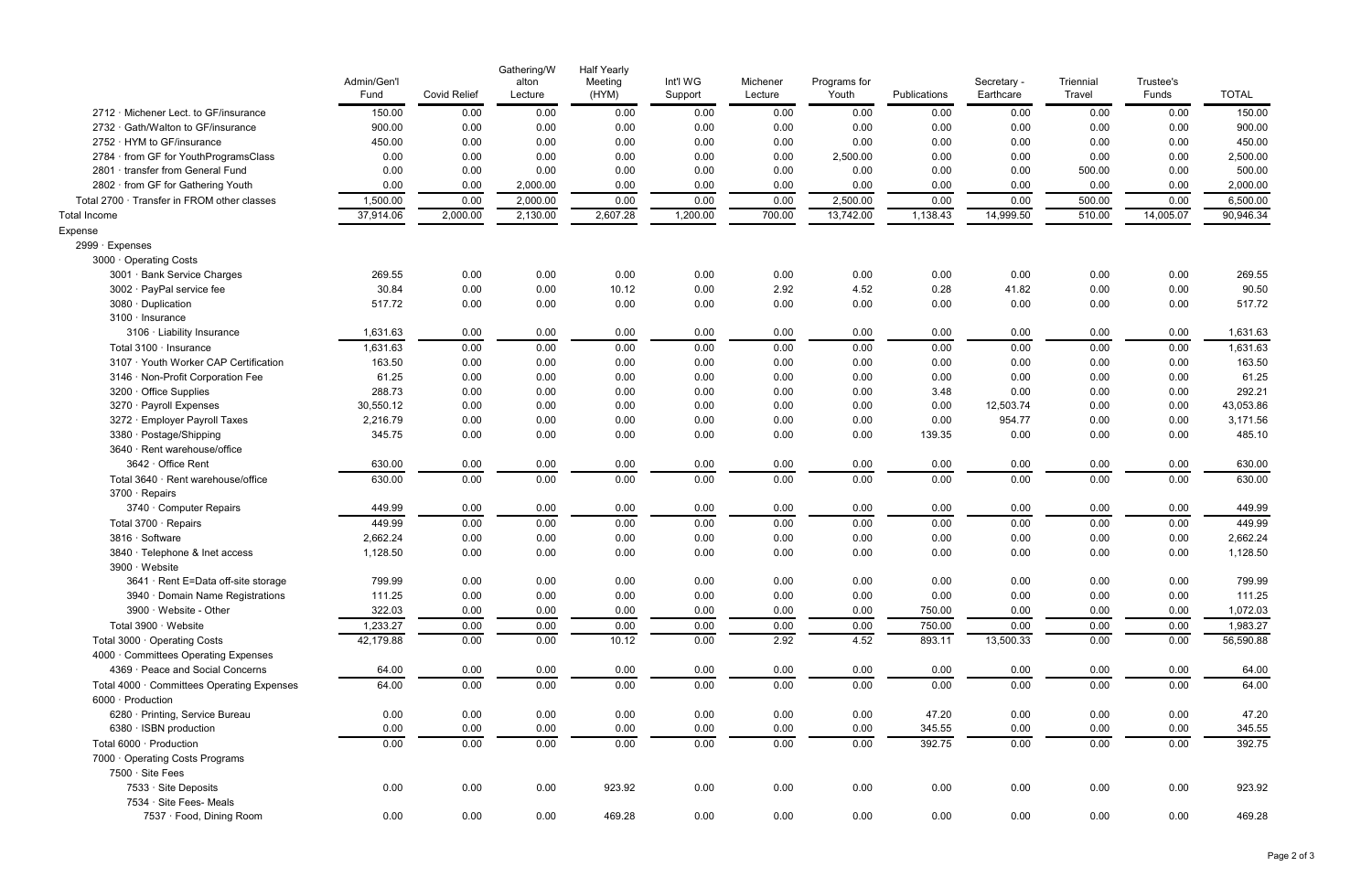|                                                     | Admin/Gen'l<br>Fund | <b>Covid Relief</b> | Gathering/W<br>alton<br>Lecture | <b>Half Yearly</b><br>Meeting<br>(HYM) | Int'l WG<br>Support | Michener<br>Lecture | Programs for<br>Youth | Publications | Secretary -<br>Earthcare | Triennial<br>Travel | Trustee's<br>Funds | <b>TOTAL</b> |
|-----------------------------------------------------|---------------------|---------------------|---------------------------------|----------------------------------------|---------------------|---------------------|-----------------------|--------------|--------------------------|---------------------|--------------------|--------------|
| Total 7534 · Site Fees- Meals                       | 0.00                | 0.00                | 0.00                            | 469.28                                 | 0.00                | 0.00                | 0.00                  | 0.00         | 0.00                     | 0.00                | 0.00               | 469.28       |
| Total 7500 · Site Fees                              | 0.00                | 0.00                | 0.00                            | 1,393.20                               | 0.00                | 0.00                | 0.00                  | 0.00         | 0.00                     | 0.00                | 0.00               | 1,393.20     |
| 7800 $\cdot$ Youth Program                          |                     |                     |                                 |                                        |                     |                     |                       |              |                          |                     |                    |              |
| 7804 · Youth Prg. Expenses/Fees/Other               | 0.00                | 0.00                | 0.00                            | 0.00                                   | 0.00                | 0.00                | 598.49                | 0.00         | 0.00                     | 0.00                | 0.00               | 598.49       |
| 7805 Youth Program Leader/childcare                 | 0.00                | 0.00                | 0.00                            | 0.00                                   | 0.00                | 0.00                | 8,925.00              | 0.00         | 0.00                     | 0.00                | 0.00               | 8,925.00     |
| Total 7800 · Youth Program                          | 0.00                | 0.00                | 0.00                            | 0.00                                   | 0.00                | 0.00                | 9,523.49              | 0.00         | 0.00                     | 0.00                | 0.00               | 9,523.49     |
| Total 7000 · Operating Costs Programs               | 0.00                | 0.00                | 0.00                            | 1,393.20                               | 0.00                | 0.00                | 9,523.49              | 0.00         | 0.00                     | 0.00                | 0.00               | 10,916.69    |
| 8000 · Travel & Financial Aid                       |                     |                     |                                 |                                        |                     |                     |                       |              |                          |                     |                    |              |
| 8160 · Annual Representative                        | 62.00               | 0.00                | 0.00                            | 0.00                                   | 0.00                | 0.00                | 0.00                  | 0.00         | 0.00                     | 0.00                | 0.00               | 62.00        |
| Total 8000 · Travel & Financial Aid                 | 62.00               | 0.00                | 0.00                            | 0.00                                   | 0.00                | 0.00                | 0.00                  | 0.00         | 0.00                     | 0.00                | 0.00               | 62.00        |
| 8500 · Contingency                                  |                     |                     |                                 |                                        |                     |                     |                       |              |                          |                     |                    |              |
| 8505 · Contingency - Covid Relief                   | 0.00                | 1,500.00            | 0.00                            | 0.00                                   | 0.00                | 0.00                | 0.00                  | 0.00         | 0.00                     | 0.00                | 0.00               | 1,500.00     |
| 8510 Contingency - Intl Worship Grou                | 500.00              | 0.00                | 0.00                            | 0.00                                   | 648.00              | 0.00                | 0.00                  | 0.00         | 0.00                     | 0.00                | 0.00               | 1,148.00     |
| Total 8500 · Contingency                            | 500.00              | 1,500.00            | 0.00                            | 0.00                                   | 648.00              | 0.00                | 0.00                  | 0.00         | 0.00                     | 0.00                | 0.00               | 2,648.00     |
| Total 2999 · Expenses                               | 42,805.88           | 1,500.00            | 0.00                            | 1,403.32                               | 648.00              | 2.92                | 9,528.01              | 1,285.86     | 13,500.33                | 0.00                | 0.00               | 70,674.32    |
| 66900 · Reconciliation Discrepancies                | 1.96                | 0.00                | 0.00                            | 0.00                                   | 0.00                | 0.00                | 0.00                  | 0.00         | 0.00                     | 0.00                | 0.00               | 1.96         |
| 9000 Transfer OUT TO other classes                  |                     |                     |                                 |                                        |                     |                     |                       |              |                          |                     |                    |              |
| $9002 \cdot$ to GF for insurance                    | 0.00                | 0.00                | 900.00                          | 450.00                                 | 0.00                | 150.00              | 0.00                  | 0.00         | 0.00                     | 0.00                | 0.00               | 1,500.00     |
| 9004 · for Youth Programs                           | 2,500.00            | 0.00                | 0.00                            | 0.00                                   | 0.00                | 0.00                | 0.00                  | 0.00         | 0.00                     | 0.00                | 7,230.00           | 9,730.00     |
| 9005 · for Gathering Youth                          | 2,000.00            | 0.00                | 0.00                            | 0.00                                   | 0.00                | 0.00                | 0.00                  | 0.00         | 0.00                     | 0.00                | 0.00               | 2,000.00     |
| 9060 · for Triennial Travel                         | 500.00              | 0.00                | 0.00                            | 0.00                                   | 0.00                | 0.00                | 0.00                  | 0.00         | 0.00                     | 0.00                | 0.00               | 500.00       |
| 9460 · TO Covid Relief                              | 0.00                | 0.00                | 0.00                            | 0.00                                   | 0.00                | 0.00                | 0.00                  | 0.00         | 0.00                     | 0.00                | 2,000.00           | 2,000.00     |
| Total 9000 · Transfer OUT TO other classes          | 5,000.00            | 0.00                | 900.00                          | 450.00                                 | 0.00                | 150.00              | 0.00                  | 0.00         | 0.00                     | 0.00                | 9,230.00           | 15,730.00    |
| <b>Total Expense</b>                                | 47,807.84           | 1,500.00            | 900.00                          | 1,853.32                               | 648.00              | 152.92              | 9,528.01              | 1,285.86     | 13,500.33                | 0.00                | 9,230.00           | 86,406.28    |
| Net Income                                          | $-9,893.78$         | 500.00              | 1,230.00                        | 753.96                                 | 552.00              | 547.08              | 4,213.99              | $-147.43$    | 1,499.17                 | 510.00              | 4,775.07           | 4,540.06     |
| Total 2290 · Investment Capital Gains/Losses        | 0.00                | 0.00                | 0.00                            | 0.00                                   | 0.00                | 0.00                | 0.00                  | $-77.25$     | 0.00                     | 0.00                | $-2,354.57$        | $-2,431.82$  |
| Net Income without unrealized capital gaines/losses | $-9,893.78$         | 500.00              | 1,230.00                        | 753.96                                 | 552.00              | 547.08              | 4,213.99              | $-70.18$     | 1,499.17                 | 510.00              | 7,129.64           | 6,971.88     |
| Total Income w/o trustees                           | 37,914.06           | 2,000.00            | 2,130.00                        | 2,607.28                               | 1,200.00            | 700.00              | 13,742.00             | 1,138.43     | 14,999.50                | 510.00              |                    | 76,941.27    |
| Total expense w/o trustees                          | 47,807.84           | 1,500.00            | 900.00                          | 1,853.32                               | 648.00              | 152.92              | 9,528.01              | 1,285.86     | 13,500.33                | 0.00                |                    | 77,176.28    |
| Gain / Loss                                         |                     |                     |                                 |                                        |                     |                     |                       |              |                          |                     |                    | (235.01)     |